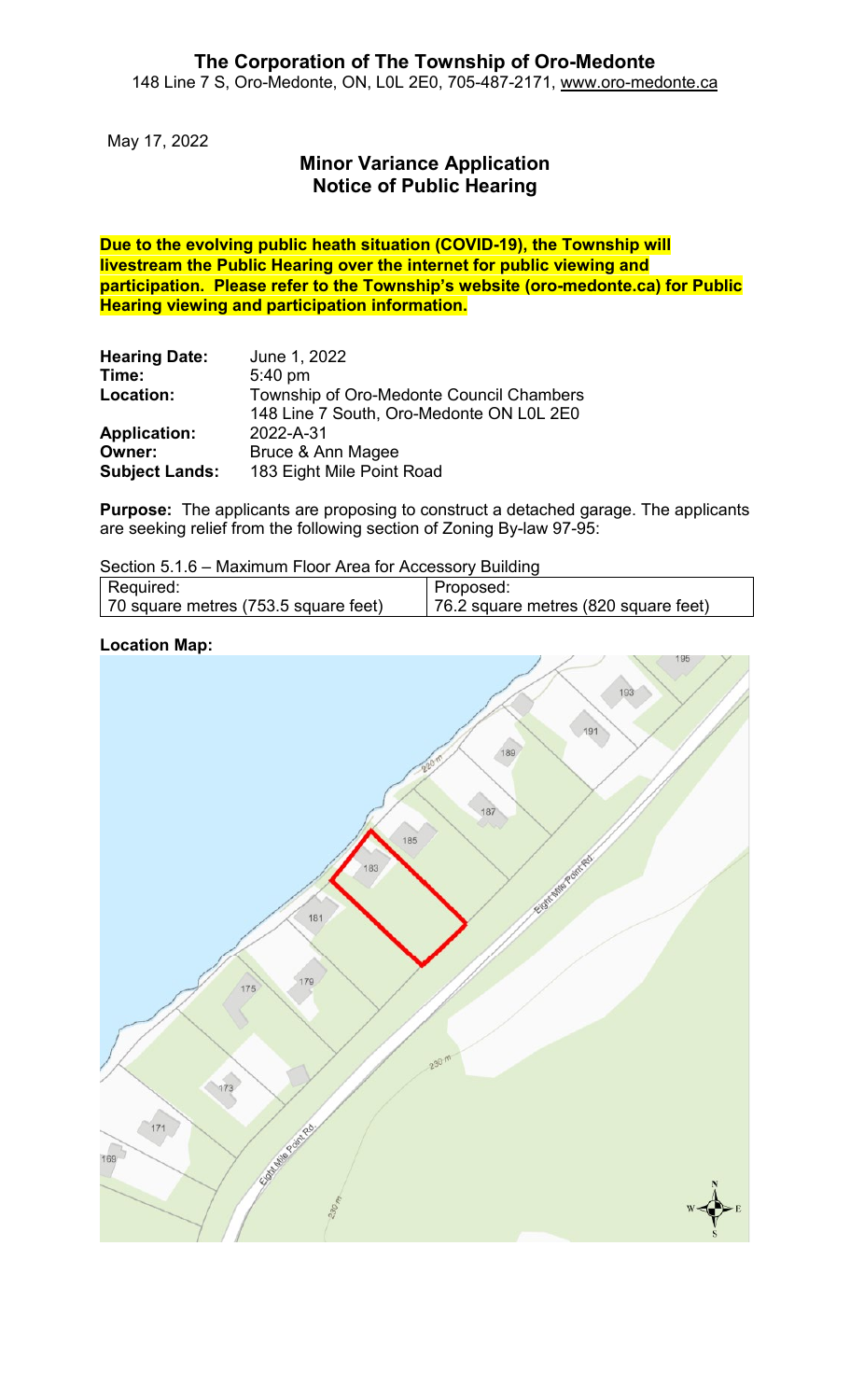## **Have Your Say:**

Input on the application is welcome and encouraged. For specific details regarding public participation during the meeting please check the Township website at [https://www.oro](https://www.oro-medonte.ca/municipal-services/planning-information)[medonte.ca/municipal-services/planning-information.](https://www.oro-medonte.ca/municipal-services/planning-information)

Written submissions can be made by:

- 1. Emailed to **planning@oro-medonte.ca** prior to or during the Public Hearing;
- 2. Dropped in the drop box at the Township Administration Office on Line 7 South;
- 3. Faxed to (705) 487-0133; or,
- 4. Mailed through Canada Post.

If a person or public body does not make oral submissions at the public hearing or make written submissions prior to the decision on this application, and subsequently submits an appeal of the decision, the Ontario Land Tribunal (OLT) may dismiss the appeal. If you wish to be notified of the decision of the Township of Oro-Medonte in respect to the application, you must make a written request.

Individuals who submit letters and other information to Council and its advisory bodies should be aware that all information, including contact information, contained within their communications may become part of the public record and may be made available through the agenda process, which includes publication on the Township's website.

Written submissions/requests should be directed to:

Township of Oro-Medonte 148 Line 7 South Oro-Medonte, Ontario L0L 2E0 Attn: Secretary Treasurer, Development Services [planning@oro-medonte.ca](mailto:planning@oro-medonte.ca)

## **More Information:**

For further information, please contact the Secretary-Treasurer during regular office hours Monday to Friday 8:30 a.m. to 4:30 p.m. A copy of the Staff Report will be available to the public on May 27, 2022 on the Township's Web Site: [www.oro-medonte.ca](http://www.oro-medonte.ca/) or from the Development Services Department.

Andy Karaiskakis Secretary-Treasurer

## **Applicants' Elevation Drawings:**